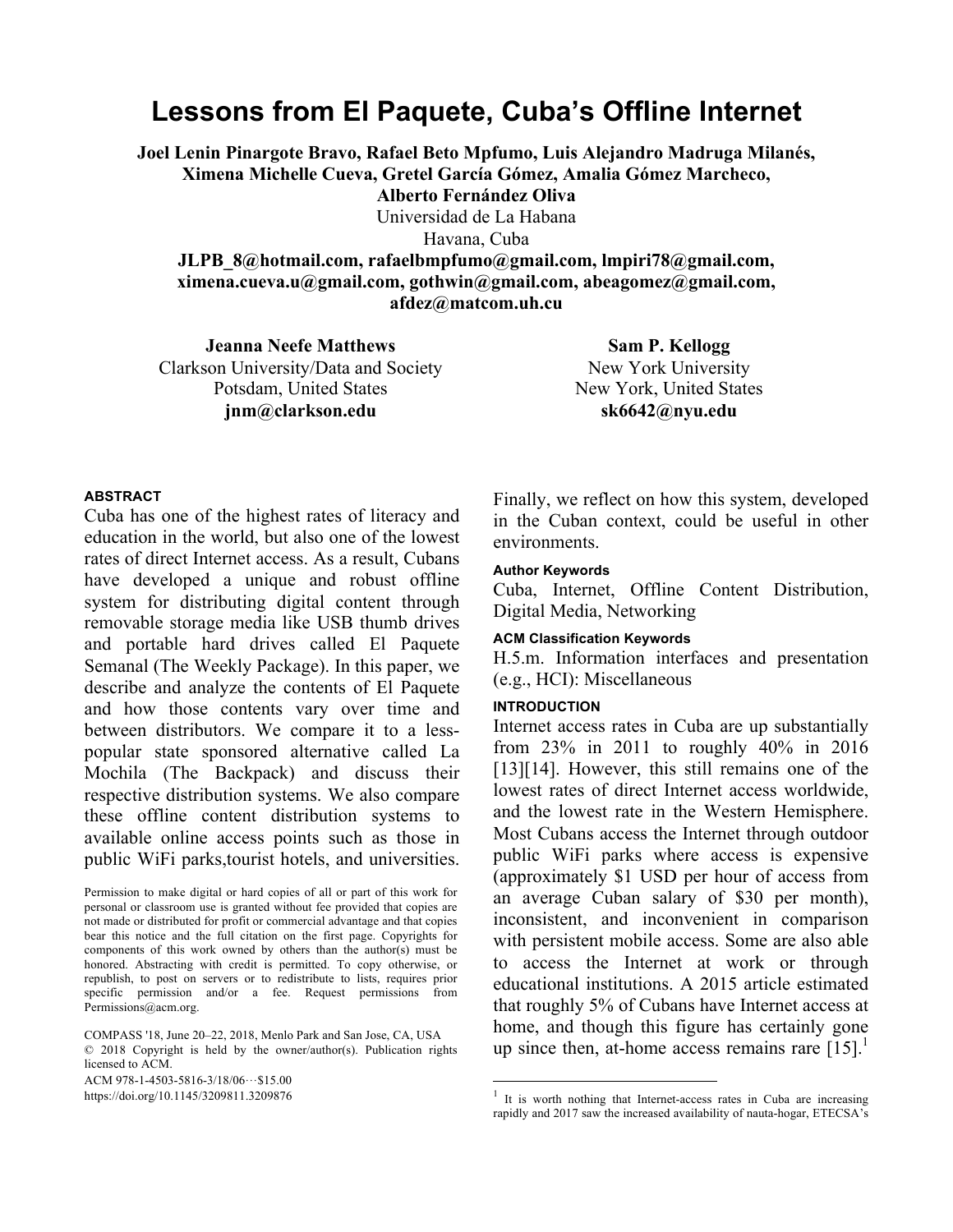In each of these contexts, bandwidth is constrained and variable, and some content may be inaccessible. As a result, Cubans have developed a unique and robust offline system for distributing digital content through removable storage media like USB thumb drives and portable hard drives called El Paquete Semanal (The Weekly Package).

# **RELATED WORK**

The majority of the authors of this paper are faculty and students in Cuba at the University of Havana. We have read with interest a number of recent papers on WiFi parks in Havana [1] and the Cuban Street Network (SNET) [2]. In both cases, we were pleased to see interest in the innovative ways Cubans are connecting to each other and the world. We feel we could provide updates and additions to both of these works based on our own experiences in Havana, but in this paper, we are focusing on another crucial part of the Internet connection landscape in Cuba, specifically the distribution of content through USB-connected storage devices like hard drives and thumbdrives. Earlier this year, Dye et al. published a qualitative study of the human infrastructure behind El Paquete based on interview and observation data [24].

# **EL PAQUETE SEMANAL**

El Paquete Semanal is a collection of digital material distributed since approximately 2008 in the unofficial Cuban marketplace as an Internet alternative. It has been called Cuba's Google, YouTube, Netflix, Hulu, and Spotify – all without the Internet [7][8], but these comparisons fail to do justice to El Paquete's particularities and strengths. El Paquete, updated and distributed every week, contains a diverse collection of digital content, downloaded from abroad and produced within Cuba, movies and TV shows including new releases, music and music videos, video games, sports programming, digital magazines, books, religious materials, mobile and PC applications, and entire copies of websites including Wikipedia and Revolico, a Cuban Craiglist-style marketplace. El Paquete is popular and widely known throughout Cuba. Interestingly, it is not known as El Paquete in all parts of Cuba—for example in Matanzas, only 98 km from Habana, it is known instead as El Cargue or The Load.

As shown in Figure 1, El Paquete is realized very simply as a set of top-level directories, each named for the themed content it contains, such as "Deportes" or sports content, "Deportes [HD]" or sports content in high definition, "Programas TV Americana" or American TV programs, "Games," "Humor," etc.

The entire package, assembled each week, is roughly 1 TB in size and contains content in 40- 60 top-level directories. The exact list of top-level directories varies week to week and between distributors.



**Figure 1. Screenshot of one example of the top-level directory structure of El Paquete.**

Buyers must provide their own storage medium for the content and hard drives are more expensive than USB thumb drives (*memorias*). It is common to purchase only specific portions of the full content, e.g. choosing specific TV series or movies to fill the purchaser's available capacity. Within Havana, a standard price for a complete copy of El Paquete is 2 CUC, or roughly \$2 USD, and less for smaller quantities of data. For specific files, particularly video files (movies, TV, and music videos), it is common for distributors to have multiple resolutions available for purchase, with high-resolution video costing more than low-resolution.

The distribution of El Paquete, while not officially sanctioned by the government, has clearly been permitted by way of a lack of government disruption. One reason it is so widely

 <sup>(</sup>the state telecommunications company) home Internet service. We look forward to updated figures.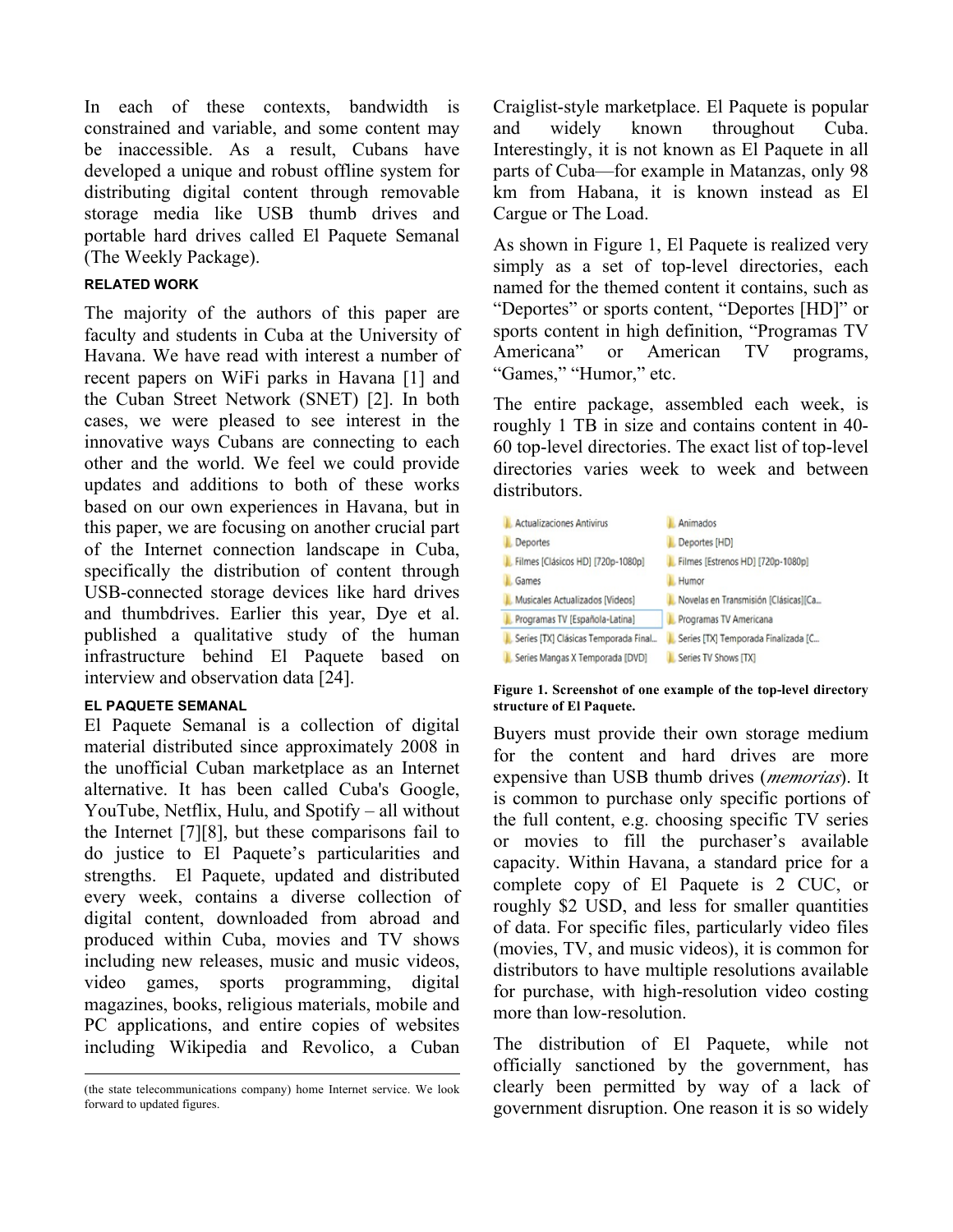tolerated is that it does not contain content that is anti-government, subversive, obscene, or pornographic, following the same "no politics, no pornography" policy common within Cuba [2][7]). Much of the content is under copyright in other countries and would be considered pirated material, but this is socially acceptable and legal in Cuba, where intellectual property laws and norms are markedly different.

Almost everyone in Cuba has a source for receiving El Paquete, whether it is a store-front with signage, a less formal neighborhood distributor they pay, or a friend who gives them a copy free of charge [8]. One common manner of purchasing El Paquete is through distributors that physically bring El Paquete to customers' houses on an external hard-drive. Once data is purchased from a distributor, it can then be shared with others e.g. through hand-to-hand transmission on USB storage, over the SNET or over Zapya or Bluetooth between mobile devices. Thus, while a tremendous amount of content is paid for directly, many Cubans also rely on friends and family members to get content second-hand.

While El Paquete is widely available throughout Cuba, it is not as widely known who is behind its high-level distribution. A string of reporters, artists, academics, and other interested parties have interviewed people at various levels of the distribution chain who have described the processes of production and distribution [5][7], and some people involved in the process are quite open about their roles, goals, business models [7] [12].

Some people specialize in the downloading and/or curation of certain genres of content such as movies, sports, or music. They serve as editors or curators of sections of content, realized simply as a file folder within El Paquete. The means of production or acquisition of content varies widely between editors and across different types of content.

Some curators use higher-bandwidth connections at institutions like universities or tourist hotels to download content from abroad. Others record material from satellite-based connections (which

are often illegal), and still others rely on the passing of physical hard drives from outside of Cuba [8]. The heterogeneity of the contents' origins is sometimes revealed in the content itself: sports programs might have channel watermarks, and movies and TV shows sometimes bear the logo of the downloading team in the corner.

Beyond foreign content, there is also a significant amount of content produced specifically for dissemination on El Paquete. Some examples include Vistar (an independent magazine devoted to Cuban culture), PlayOff (a magazine about sports and sports culture), Hablan2D (a show which previews content from the upcoming week's Paquete), !Seccion Cristiana (Christian religious content), and !!!Sección A R T E (a collection of Cuban art ) [8] [9]. El Paquete offers a means of distribution for this custom content that would be unlikely to reach such a wide audience otherwise [8]. In turn, the topology of the network and the means of accessing the content shape the forms that the content crafted particularly for El Paquete takes. For example, a single week's "!!!Sección A R T E" might contain a diverse smattering of e-books and PDFs, audio lectures, video clips, images, and saved HTML documents, taking full advantage of the digital affordances of the distribution system.

Each week, content curators assemble their content sections and pass those sections to a highlevel distribution team known as a matriz, which in turn assembles the full package. The finalized package is then passed on to mid-level distributors, who pass it on to other smaller distributors and so on, eventually reaching consumers.

The collection received by an end-user typically passes through several mid-level distributors, particularly for end-users outside of Havana. Starting in Havana, El Paquete content is distributed to all the provinces of Cuba through a system of hard drives passed via car, plane, train, and bus. Mid-level distributors may modify the contents, especially to remove content not of interest to their customers and thus reduce the size of their own distribution, or add content, for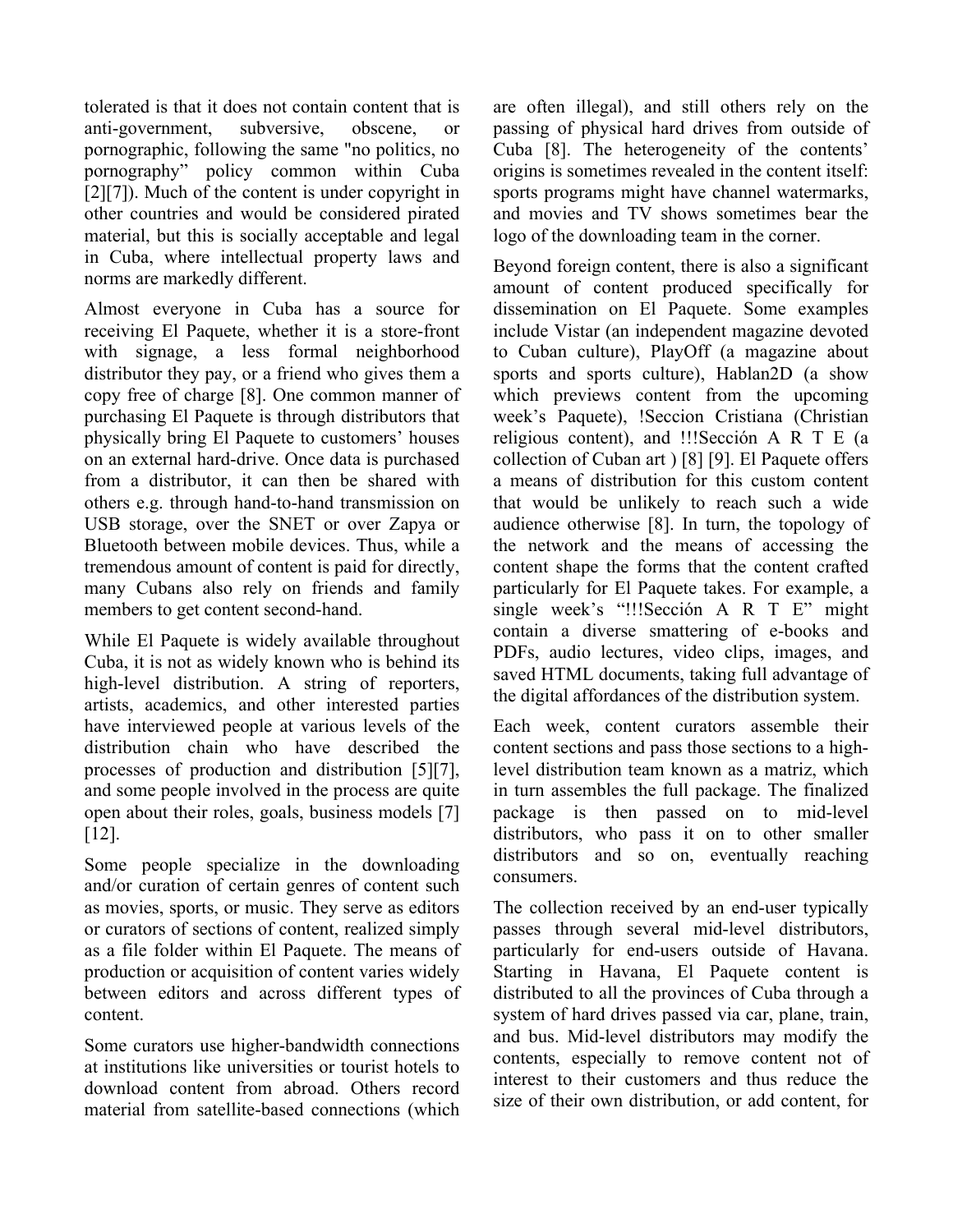example, local content of interest in parts of Cuba outside of Havana.

Overall, the system of collection, production, and distribution is incredibly timely, with new movies and TV shows appearing in El Paquete and distributed throughout Cuba within days of the content's debut in other countries [16]. This efficient distribution network is rooted in older physical content distribution networks established over decades to disseminate foreign novels and magazines in the 1970s and Beta/VHS/DVD movies in the 1990s and 2000s [9]. This is a clear example of what scholars of historical infrastructural development have termed path dependency, where new networks are layered or built upon older forms (e.g. the tendency of telephone cables to be strung along old railway lines) [23].

Among the most prevalent high-level matrices are Odisea, Omega, and DeltaVision [9][10]. They are often identified by brand-like names and logos that are either included as a video clip or image file within a directory or embeded within the content itself. DeltaVision is the matriz that is most widely known outside of Cuba because of the interviews granted by Danys Cabrera who heads the organization. Within Cuba, however, DeltaVision is a relatively minor player in comparison with Odisea and Omega, much larger organizations in terms of distribution that are nonetheless quieter about their operations [7][9][12].

It is notable that matrices also add advertisements to some content, and it is reported that income from these advertisements rivals income from fees paid by users for the content itself [8]. The general lack of private advertising in Cuba, both on television and in public spaces, makes the development of a small advertising industry surrounding El Paquete content particularly significant. Matrices also play a role in sponsoring and encouraging the production of unique content, exclusive to their version of El Paquete. In this sense, matrices play a variety of roles ascribed to traditional production studios and TV channels, taking care of distribution, selling advertising and sponsoring the production of exclusive content.

Although monetization is far from universal throughout the network, matrices appear to have a viable and sustainable business model, pending any significant changes in law and governance on the island. However, those involved in content distribution understand the potential fragility of their business model. Changes to government policy, either to crack down on El Paquete or to broaden Internet access, could put the system in jeopardy and/or decrease demand. Similarly, copyrighted material in El Paquete could become a serious point of contention were international intellectual property laws or global business interests to gain more traction in Cuba.

# **LA MOCHILA**

In December 2016, La Mochila (the backpack) was introduced as an officially sanctioned alternative to the extremely popular Paquete. However, unlike the case of El Paquete, La Mochila's means of production and distribution are well known. The Mochila Blog describes the team responsible for producing La Mochila [3]. It is distributed freely through Joven Clubs (youth clubs), a system of over 600 state-sponsored computing clubs throughout Cuba.

While El Paquete has a wide variety of content (Cuban as well as foreign; cultural, religious, and educational), its primary focus is on entertainment, particularly recent foreign content. La Mochila has foreign entertainment, but the primary focus is on cultural and educational content. There are 13 top-level sections with a more polished interface than El Paquete's simple list of directories. Somos el mundo (We are the world), is content from outside Cuba; Me dicen Cuba (Tell me Cuba) is material produced inside Cuba. De mi terruño (From my Native Land), contains productions of the provincial television and community telecentres throughout Cuba, giving increased visibility to productions from outside Havana. Educación para todos (Education for all) is educational material including the Navegante and Multisaber collections and review exercises to help students prepare for the national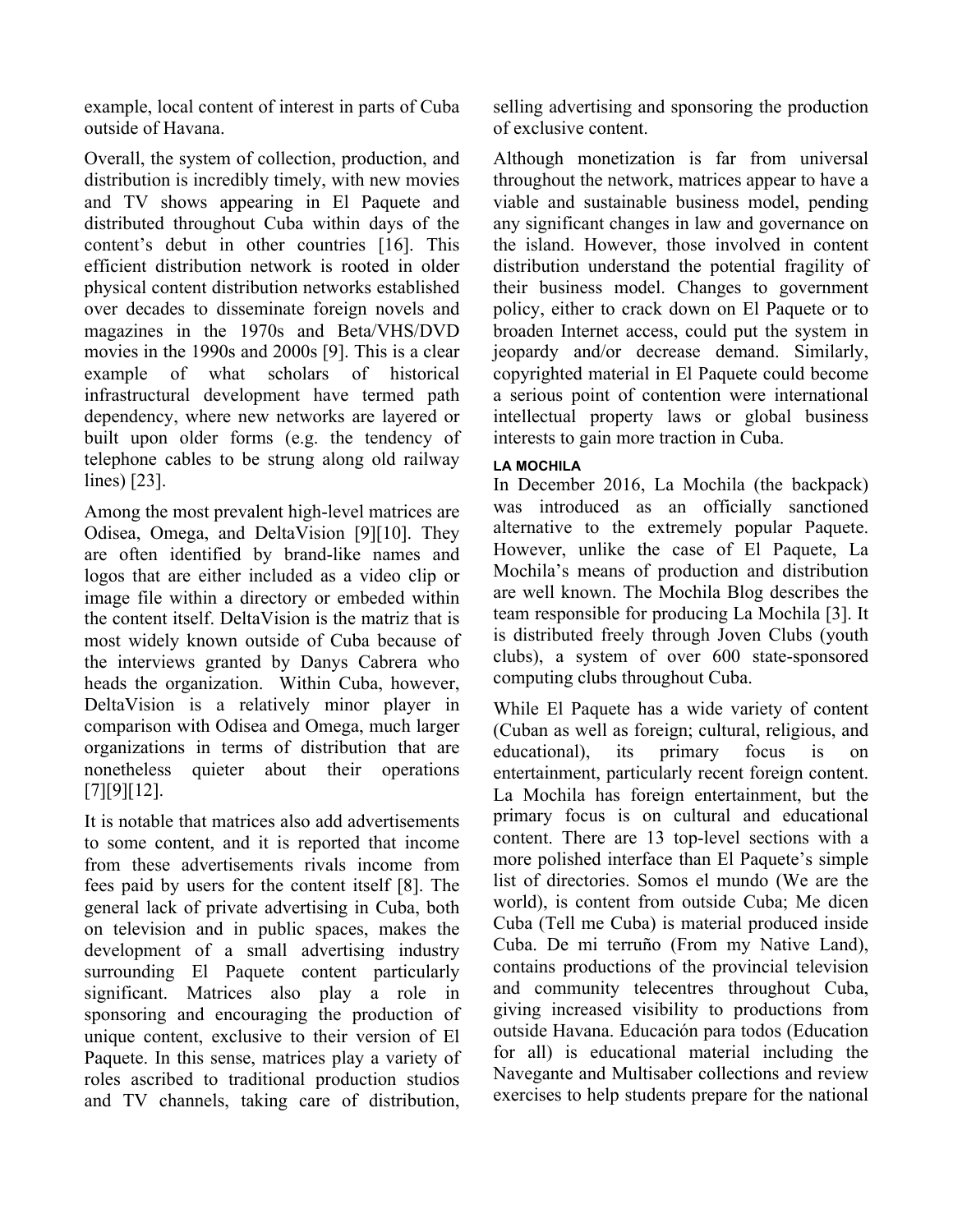college entrance exam (la Enseñanza Superior). Both El Paquete and La Mochila contain applications for mobile devices and PCs, including games. It is worth noting that both El Paquete and La Mochila contain copyrighted content from abroad; the absence of copyrighted material is not the distinguishing factor in the state-sponsored version. La Mochila is simply a smaller state-sponsored alternative to El Paquete with additional national content added.

## **ANALYSIS OF EL PAQUETE CONTENT**

We collected a weekly version of El Paquete from the same distributor in Havana throughout December 2017 and January 2018. Table 1 summarizes the details of this collection. The seven weekly samples vary in size from 855 GB to 931 GB and contain between 9196 and 14447 files. As shown in Figure 1, each weekly sample is organized as a set of top-level directories or categories (43-47 in each of our samples). Some of these top-level directories are repeated each week while others are occasional. Overall, in our 7 samples, there are 89 unique top-level directories. 32 of these occur in all 7 samples; 43  $\mathrm{occur}$  only  $\mathrm{once}^2$ .

The lower-level structure under each top-level directory varies with some having a deeper underlying directory structure than others. In our analysis, the depth of a file is the number of parent directories between it and the top-level directory. For example, the file "Series TV Shows [Ingles]\ Jimmy Fallon 2017 12 01 Queen Latifah WEB x264 TBS mkv mp4.mp4" is directly under

the top-level directory "Series TV Shows [Ingles]" that contains English TV Series and has a depth of 1. The maximum depth we observed across our samples was 7 and the average depth across our samples was 2.76.

| Date        | <b>Top-Level</b><br><b>Directories</b> | <b>Files</b> | Size (GB) |
|-------------|----------------------------------------|--------------|-----------|
| Dec 4 2017  | 44                                     | 14447        | 927       |
| Dec 11 2017 | 47                                     | 9196         | 922       |
| Dec 18 2017 | 44                                     | 10856        | 931       |
| Jan 1 2018  | 47                                     | 12063        | 908       |
| Jan 8 2018  | 46                                     | 11512        | 855       |
| Jan 22 2018 | 45                                     | 10196        | 924       |
| Jan 29 2018 | 43                                     | 9767         | 929       |

**Table 1. Summary of El Paquete samples collected by date. Here we report the number of top-level directories, the total number of files and the total size in GB.** 

We also divided the content we collected into categories by the type of file regardless of the top-level directory in which they are found: video files, audio files, images, documents, Android applications, iOS applications, compressed files, and other. We placed each file into a category based on its file extension. In Table 2, we present a breakdown of content type in the collection, both by size and by number of files.

Video content clearly dominates at 91% of the content by size. However, since video files are large, they represent a much smaller percentage of total files, 31.4%. Images are the largest category by number of files (31.7%), but they represent only 0.3% of the content by size. Excluding compressed archive files (e.g. zip files), which are themselves a collection of many internal files, the next largest category by size is audio files, at 1.6% (space) or 17.3% (number of files). Documents (e.g. PDF files, text files, etc.) are 0.7% of the content by size and 12.2% of the files.

 <sup>2</sup> The list of the 32 top-level directories which occur in all 7 samples is long, but interesting and illustrative of the content categories even without a translation. They are, in alphabetical order as they appear (note the ! character which pushes the item to the top of the list, and which is particularly characteristic of special folders that do not occur each week): !Sitios de Anuncios Clasificados,!TV Cubana, Actualizacion Antivirus, Animados, Aplicaciones Android, Aplicaciones IOS, Aplicaciones PC, Combos, Concursos de Participacion, Deporte, Documentales, Doramas Finalizados por Temporadas, Doramas en DVD, Doramas en Transmision, Filmes Alta Calidad [AVI,MP4,MKV ], Filmes Clasicas [HD], Filmes Estreno [HD],Filmes por Genero Clasicos,Games,Humor [HD], Interesantes, Miniseries, Musica Actualizada MP3 [Exclusiva], Musicales Videos Clip [Exclusiva], Novelas [Clasicas En Transmision], Novelas [En Transmision], Series En Transmision, Series Mangas, Series TV Shows [Español], Series TV Shows [Ingles], Series [Clasicas En Transmision], Shows Latinos.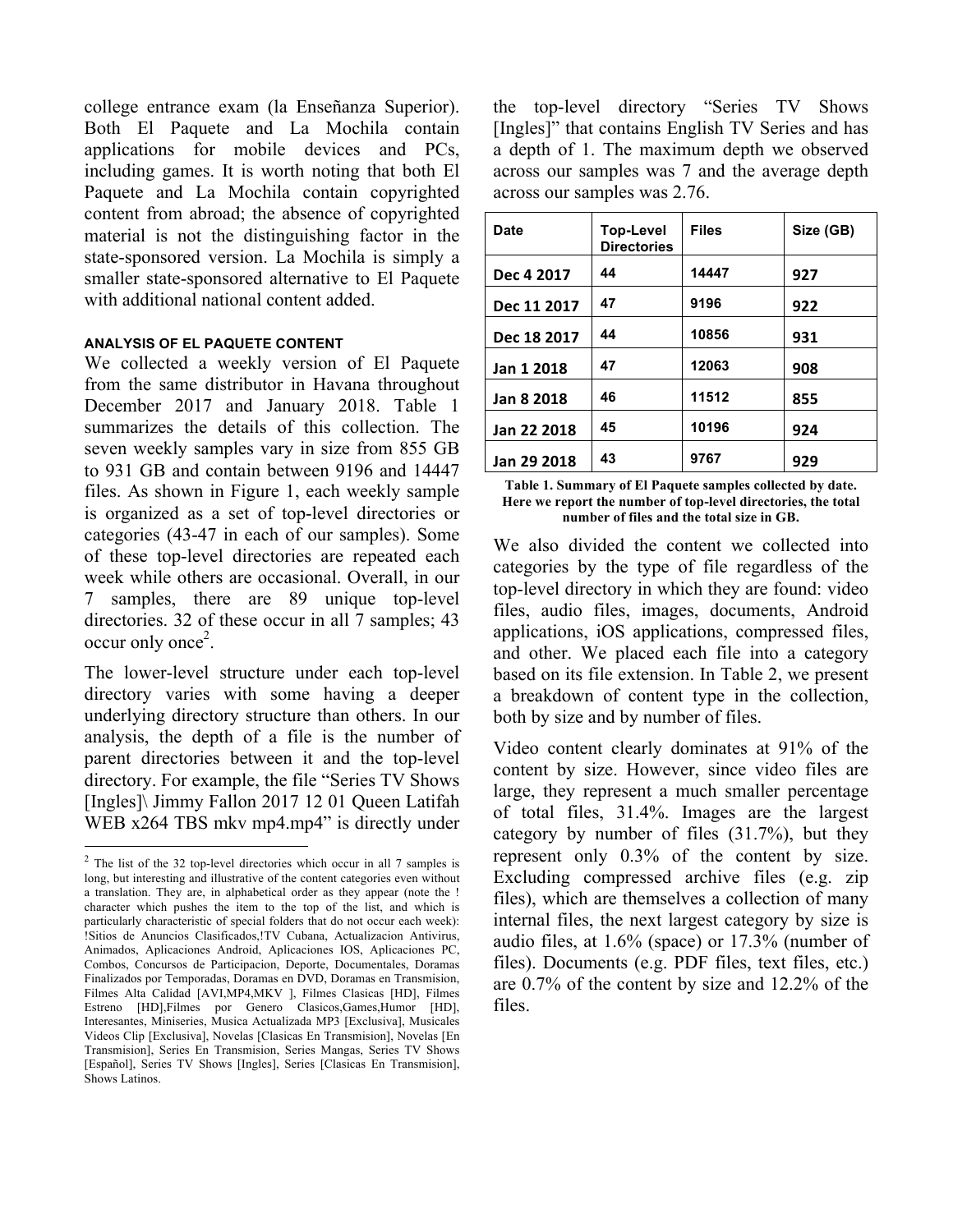| <b>Content Type</b>  | Size (GB)       | Files         |  |
|----------------------|-----------------|---------------|--|
| Video                | 5824 (91.1%)    | 24540 (31.4%) |  |
| Audio                | (1.6%)<br>100   | 13538 (17.3%) |  |
| <b>Images</b>        | $(0.3\%)$<br>16 | 24757 (31.7%) |  |
| <b>Documents</b>     | 42<br>(0.7%)    | 9534 (12.2%)  |  |
| Android              |                 |               |  |
| <b>Applications</b>  | (0.5%)<br>34    | 692 (0.9%)    |  |
| IOS                  |                 |               |  |
| <b>Applications</b>  | (0.2%)<br>11    | 128 (0.2%)    |  |
| <b>Compressed</b>    |                 |               |  |
| <b>Archive Files</b> | (1.9%)<br>124   | 720 (0.9%)    |  |
| Other                | (3.8%)<br>246   | 4128 (5.3%)   |  |
| TOTAL                | 6396            | 78037         |  |

**Table 2. Summary of El Paquete samples collected by content type. Content type is determined by the file extension.**

Android applications are more numerous than iOS applications, mirroring the fact that Androidbased phones are more common in Cuba than their Apple-made counterparts. PC applications are part of the "Other" category because they represent an even smaller percentage.

We also look at how the file content changes week to week. We took an MD5 checksum of each file and used that to identify files with identical content. Figure 2 reports our results across all 7 samples. As an example, between December 4 and December 11, only 1274 of the 14447 files (8.8%) are identical. These 1274 files represent only 36.23 GB or 3.9% of the 927 GB total content in the December 4 El Paquete sample. If we compare the first December 4 sample to the final January 29 sample, the repeated content has dropped to only 376 files  $(2.6\%)$  and 1.27 GB  $(0.1\%)$ . Thus, while many of the top-level directories remain the same, their content changes drastically each week: each week's package is almost entirely composed of brand new content.

| <b>REPEATED CONTENT</b> |        |        |                  |       |        |                 |
|-------------------------|--------|--------|------------------|-------|--------|-----------------|
|                         | 11-Dec | 18-Dec | 1-Jan            | 8-Jan | 22-Jan | 29-Jan          |
| 4-Dec                   | 1274   | 1823   | 1332             | 924   | 666    | 376             |
|                         | 36 Gb  | 22 Gb  | 10 <sub>6b</sub> | 1 Gb  | 3 Gb   | 1 <sub>6b</sub> |
| 11-Dec                  |        | 1809   | 1127             | 875   | 520    | 384             |
|                         |        | 49 Gb  | 10 <sub>6b</sub> | 1,6b  | 6 Gb   | 2 Gb            |
| 18-Dec                  |        |        | 2546             | 1558  | 735    | 505             |
|                         |        |        | 17 <sub>Gb</sub> | 7 Gb  | 6 Gb   | 2 Gb            |
| 1-Jan                   |        |        |                  | 2421  | 1102   | 535             |
|                         |        |        |                  | 40 GB | 11 Gb  | 5 Gb            |
| 8-Jan                   |        |        |                  |       | 1485   | 909             |
|                         |        |        |                  |       | 14 Gb  | 5 Gb            |
| 22-Jan                  |        |        |                  |       |        | 1241            |
|                         |        |        |                  |       |        | 13 Gb           |

**Figure 2. Repetition of content across our 7 samples. We report both the number of files that are the same and the size of the content that is the same.** 

We also examined the changes in top-level directory names. In this case, we looked not only at our 7-week sample, but also consulted the yearlong archival collection exhibited at Queen's Museum by artists Julia Weist and Nestor Siré. Their collection included 46 weekly package samples that they collected between August 2016 and August 2017 (roughly 3 months before our samples). The majority of their samples (42 of the 46) were acquired directly from Omega, one the largest high-level distributors, [9] and the remaining four from a different distributor labeled Studio  $PKT<sup>3</sup>$ . We focused on variations in the names of top-level directories in the earliest and latest samples from both Omega and Studio PKT.

Their August 1 2016 Omega sample contained 51 top-level directories while the August 21 2017 Omega sample contained 55. 28 of them are exactly the same. In the August 1 2016 Studio PKT sample, there are 46 top-level directories and in the August 7 2017 Studio PKT sample, there are 50 top-level directories. 28 of them are exactly the same. Between Omega and Studio PKT, however, there only 4 that are exactly the same.

<sup>&</sup>lt;sup>3</sup> Weist and Siré explained that the 4 samples from Studio PKT were acquired from a local distributor to replace missing samples from Omega. Unlike samples directly from Omega, it is difficult to determine the provenance or even the number of levels in the distribution chair for the Studio PKT samples. The same is true for our set of 7 samples. Top-level directory names may be changed and content added/removed at each step in the distribution path.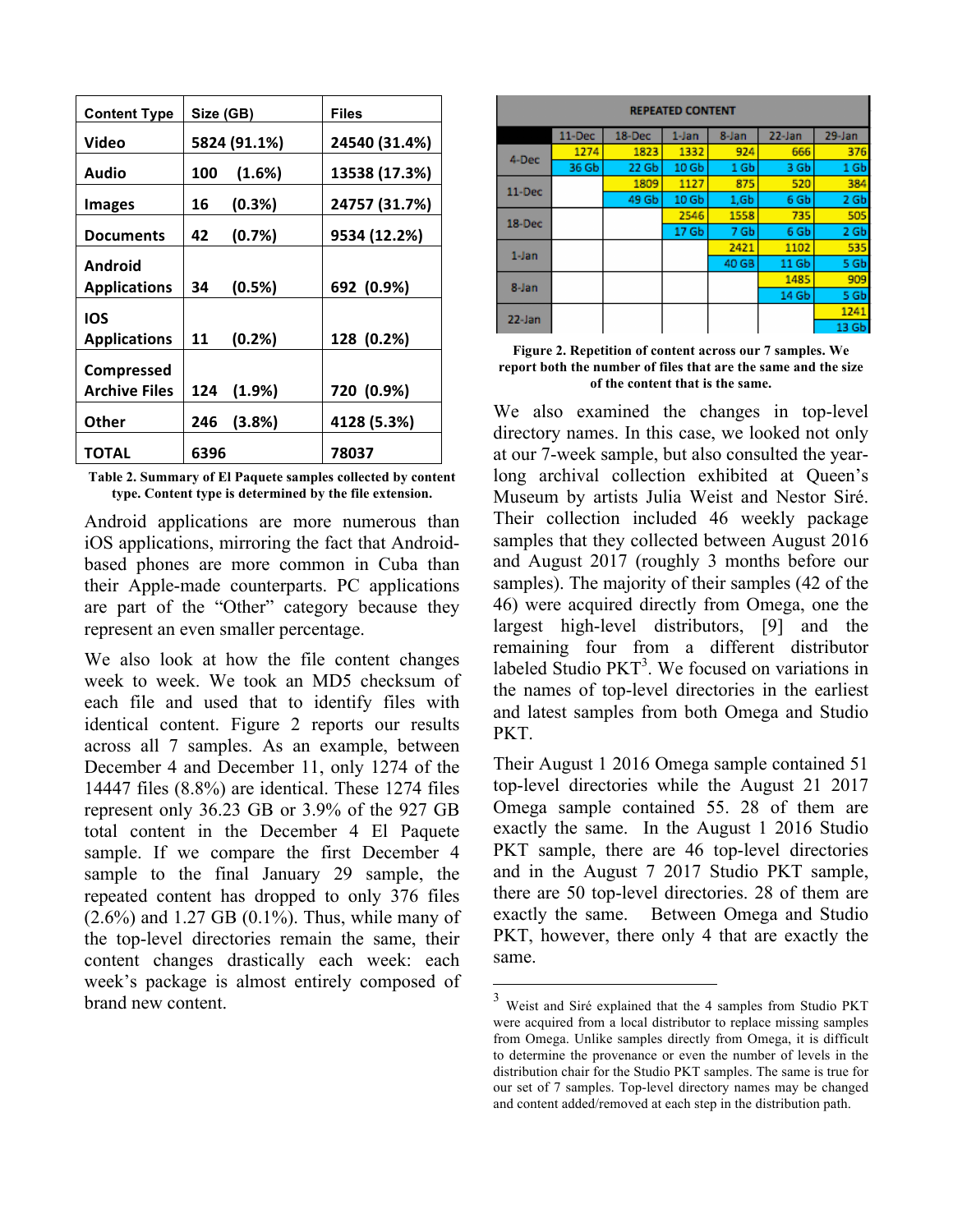Of greater interest is the variation between toplevel directory names that are not identical. The vast majority of differences are simple predictable variations such as the addition/subtraction of a quality marker like [HD] (e.g. "Humor" vs "Humor [HD]"), the addition/subtraction of one or more leading "!", the addition of a qualifier for a genre of content (e.g. "Peliculas por Genero [HD] [Fantastico]" or specific actor (e.g. "Peliculas por Actores {Gwyneth Paltrow}) or year (e.g. "Trailers [2016]") or even just a difference between plural and singular (e.g. "Deporte" vs. "Deportes").

We note other small variations both between distributors and within a distributor. Some distributions appeared to use English terms more widely (e.g. "Games" vs. "Juegos"). Some distributions appeared more careful about correct accent marks in Spanish than others (e.g. "Transmisión" vs. "Transmision" or "Música" vs. "Musica"). However, even within a distributor that tended to be more consistent about accent marks, we observed the same word spelled with and without accents.

Another interesting inconsistency is related to the use of grouping punctuation marks such as  $\{\},\,$  (), and []. There did not seem to be a consistent meaning of each type. Even within the same distributor, we saw the use of all three for designating sub-categories of "Peliculas por Genero" (Movies by Genre). For example, from the same distributor, we saw all of the following variations: "Peliculas por Genero (Cine de Epoca)" with parentheses, "Peliculas por Genero [HD] {Comedia}" with braces, and "Peliculas por Genero [Aventura]" with brackets.

While it is difficult to know if these inconsistencies are accidental or deliberate, their presence suggest that humans rather than algorithms remain central to the process of compiling and naming El Paquete each week. The varied roles people play in the distribution of El Paquete is explored through participant interviews in [24]. It is worth noting that such variations would make it more difficult for others to copy or combine collections programmatically.

Distributors might want to consider the benefits of programmatic control that standardization of names and directory structure would enable.

# **COMPARISON TO ALTERNATIVES**

To put our discussion of El Paquete into context, we summarize the alternatives for both offline and online transmission/consumption of digital content in Cuba in Table 3. Offline access options include El Paquete and La Mochila, as we have discussed in this paper, as well as the Cuban Street Network (SNET) which, although not connected to the global Internet does provide networked communication within communities in Cuba [2] including access to downloaded/cached copies of Internet content. The online access options include WiFi parks [1], access from ETECSA offices and cyber-cafes, tourist hotels, Internet access points at job and education sites, Internet at home (ETECSA's nauta-hogar service), and cell-phone based (mobile) Internet.

It is worth noting that most Internet access in Cuba (including that available in WiFi parks, hotels, and in homes), is paid for per unit of *time* rather than per bit, leading to different consumption practices and different network affordances. Cell-phone-based Internet like Digicel is sold per bit, but is primarily intended for tourist use, is very expensive, and is not easily available for purchase from within Cuba.<sup>4</sup>

It is also worth noting that acquiring Internet access, either through the purchase of single-use access cards or through a grant of accessibility at a place of employment, is linked to identification documents. For example, purchasing a single-use Internet card at an ETECSA branch usually requires an official form of identification, although it is also a common practice for both tourists and locals to purchase access cards on the street illegally near public WiFi hotspots in urban areas.

We originally added a bandwidth column to Table 3 and populated it with results of testing the

 $\frac{1}{4}$  According to its website, the Digicel will be discontinued on April  $9<sup>th</sup>$ , 2018. It remains to be seen what kind of services will be offered in replacement.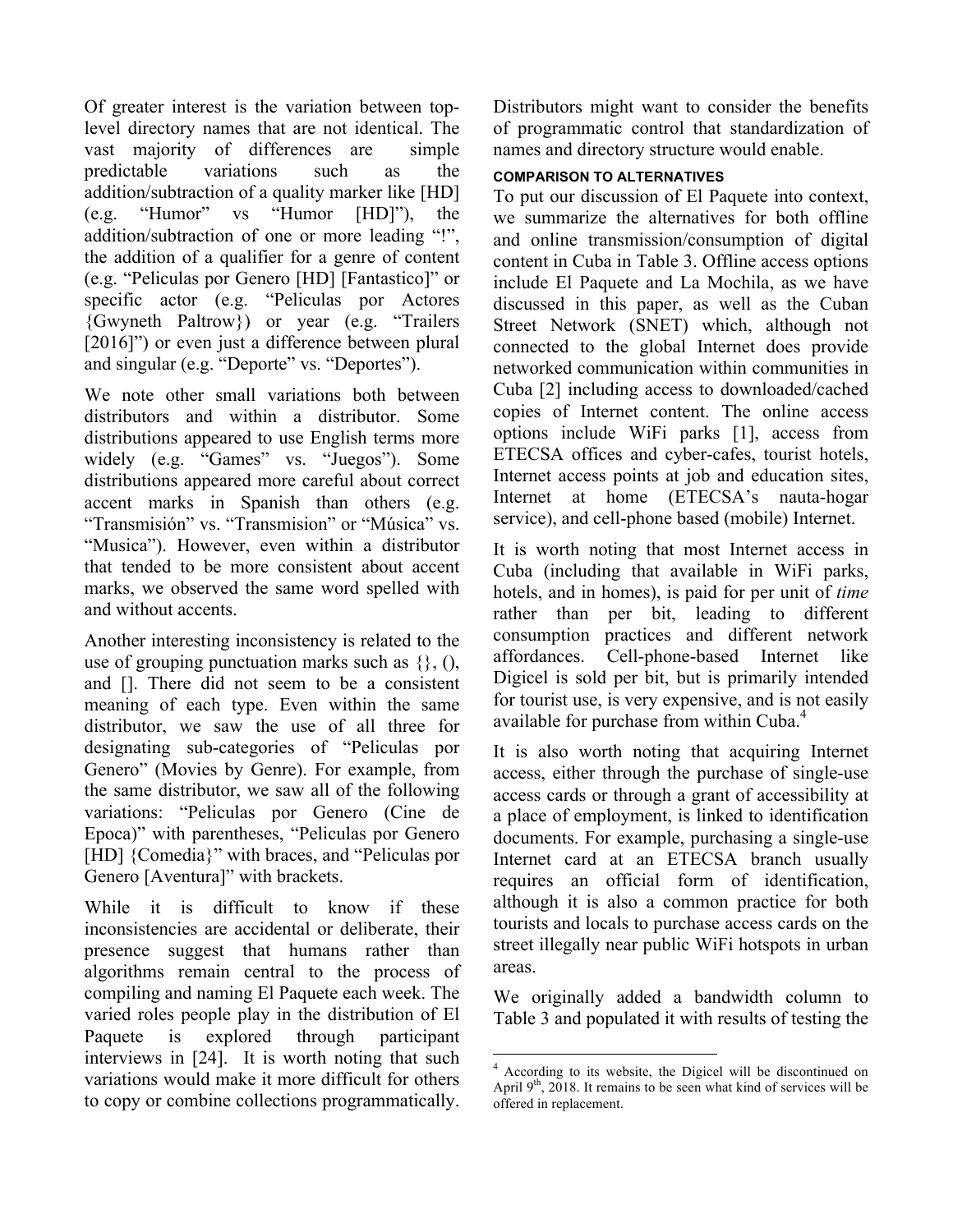speed of upload and download. However, our measurements varied widely in all cases. Access speeds at the University of Havana varied widely, but were generally higher than at either the hotels or WiFi parks. We hope to undertake a longerterm study, but from our experience, we expect to see the largest impacts on available bandwidth from changes in time of day and weather given that WiFi parks are accessed outside and vulnerable to the elements.

It is not only access speeds that vary widely. It is also the ability to connect to the network at all. It is not uncommon visit a WiFi park to access the Internet and find yourself either completely unable to connect or able to connect sporadically, rendering websites and services unusable. This can make it difficult for Cubans to coordinate a time to connect with friends and family abroad reliably, and makes light-weight chat applications such as IMO, which use less bandwidth than others, especially popular. This inconsistency also makes it difficult to determine if an inaccessible site is inaccessible due to transient technical difficulties having to do with traffic or infrastructure failure or because of deliberate content blocking on the sending or receiving side (the Apple App Store is blocked by Apple on the U.S. side, for example, so that the company does not break embargo laws). There is a general belief that few sites are actively blocked by the government, but given the cost and technical difficulties, most people treat the Internet access like a scarce resource and focus their online time on only the most important tasks. Accessing potentially-blocked sites to check if they are accessible is typically low on the priority list.

While it is not the same type of speed measurement, it is worth noting that the time to copy El Paquete/La Mochilla data over USB can be substantial. USB 2.0 can theoretically transfer data at 480 Mbps and USB 3.0 over 10 times faster at 5gbps. However, the majority of USB flash drives or USB attached thumbdrives don't deliver anywhere close to these theoretical bounds and write speeds are lower than read speeds [17]. Copying 1 TB via USB can easily

take hours. To put this in perspective, while getting a copy of La Mochila is free at a local Joven Club, it does requires that there be a computer available for making the copy and also requires either staying during the entire copying process (2-4 hours) or leaving an expensive hard drive with the staff who are busy with other tasks and may be unable to monitor the copying process.

**LESSONS FOR OTHER ENVIRONMENTS AND REGIONS** As we have described, El Paquete represents one very successful means of addressing a particular set of constraints and challenges that confront people in Cuba today. We are aware of data distribution systems on storage media that exist in other countries as well. Notable examples include [21][22] in North Korea and [25][26][27][28] in India. Garg et al. propose Postmanet, a general system that achieves high bandwidth transfers with a combination of postal mail and storage media [29]. We are most struck with the similarities in [28] including the degree to which users are strongly motivated by the desire to be entertained.

For traditional network-based communications to be effective, there must be a reliable path from the source, through intermediate routers to the user. In regions where electricity and Internet infrastructure is inconsistent or vulnerable to failure—disaster-prone areas and active conflict zones offer examples—the reliability of these paths cannot always be counted upon. Islands, in particular, can be especially vulnerable to disconnection during disasters. The earthquake that hit Haiti in 2010 and Hurricane Irma's destructive effects on Puerto Rico in 2016 offer two recent examples of situations where a formalized hand-to-hand distribution system built upon established social networks and supported by off-grid solar or battery power could potentially have better weathered the storm. Social ties have always proved more flexible and resilient than immobile power and telecom grids.

Offline access models like El Paquete also offer an alternative to the online tracking/surveillance models that are common in other regions. Offline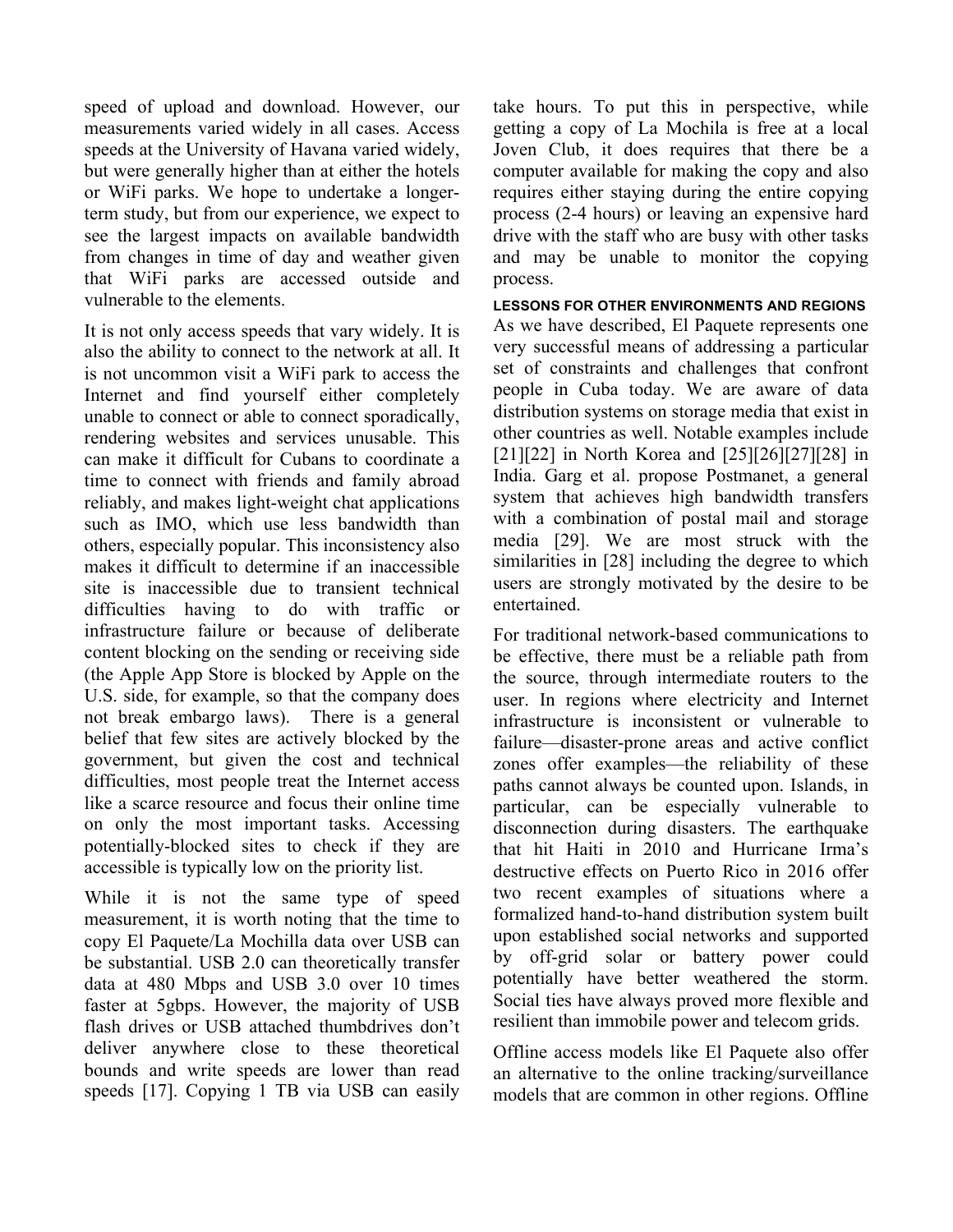access provides for one type of anonymity of access – more visibility to people close to you in the distribution system, but less surveillance from government or corporate entities.

One of the authors had an opportunity to propose and discuss the possibility of USB-based distribution of CS research and education materials within the Nigerian academic community. We observe that many offices and academic labs in Nigeria have banks of batteries to weather inevitable drops in available electricity. Similarly, a collaborative system of downloading and sharing of materials could allow students and faculty to weather the variability of Internet access and bandwidth. We specifically proposed that attendees at a yearly computer science conference actively bring USB-drives with downloaded material to share. This would add the sharing of USB-stored content to an already established network.

We also note that a wide variety of educational materials such as MOOC platforms are difficult to operate in completely offline mode. As future work, both for users in Cuba and for other users around the work, we would like to investigate modifications that would allow these materials to work properly offline. While closing the digital divide is usually thought about strictly in terms of offering Internet access, Cuba's case proves that building an expensive fiber-optic backbone is not the only means of attempting to do so. One great challenge to this model is that many established Internet services, particularly social networks, make assumptions about the hardware and infrastructure they run on and, as in the case of many MOOC platforms, will simply not function without a persistent connection. One step that application builders can take now is to ensure that services function offline, with an option to upload, download, or transfer content or communications once a connection is made with the Internet or another local network like SNET.

## **FUTURE WORK**

There are so many ways we would like to extend this work. First, we will make available a longer analysis of this data with substantially more graphs than we have room to make available in this conference version, including a more quantitative description of La Mochila. Second, we would like to substantially extend our data collection to include for example, copies of El Paquete from other provinces in Cuba and especially look for instances where specialized content is added during distribution. Third, we would like to do a more extensive comparison of data in El Paquete to data available from other sources. For example, we could compare the contents of Wikipedia available within El Paquete to the version online to see if anything is added or removed. Similarly, Revolico is available online but blocked inside Cuba. We would like to identify differences in the El Paquete version and the online version. Fourth, we would like to do some manual classification of content. We are especially interested in marking each file as foreign content or Cuban content and in marking content that is copyrighted. More difficult but potentially interesting would be marking content in categories such as religious or educational. A more systematic study of when content is first made available online vs. when it first becomes available in El Paquete would also be interesting.

## **CONCLUSION**

We have presented a study of El Paquete, Cuba's popular USB-based system for data distribution. We described its complex and efficient distribution network (built on existing networks) which offers a model that other regions could emulate. We compare El Paquete to the statesponsored alterative, La Mochila. We collected and analyzed 7 weeks of El Paquete samples. Some key findings are that video dominates the file content, the vast majority of content changes each week. Small changes in the set of top-level directories indicate an opportunity for increased programmatic control. El Paquete could serve as a model for other regions in which electricity and Internet access is limited or variable.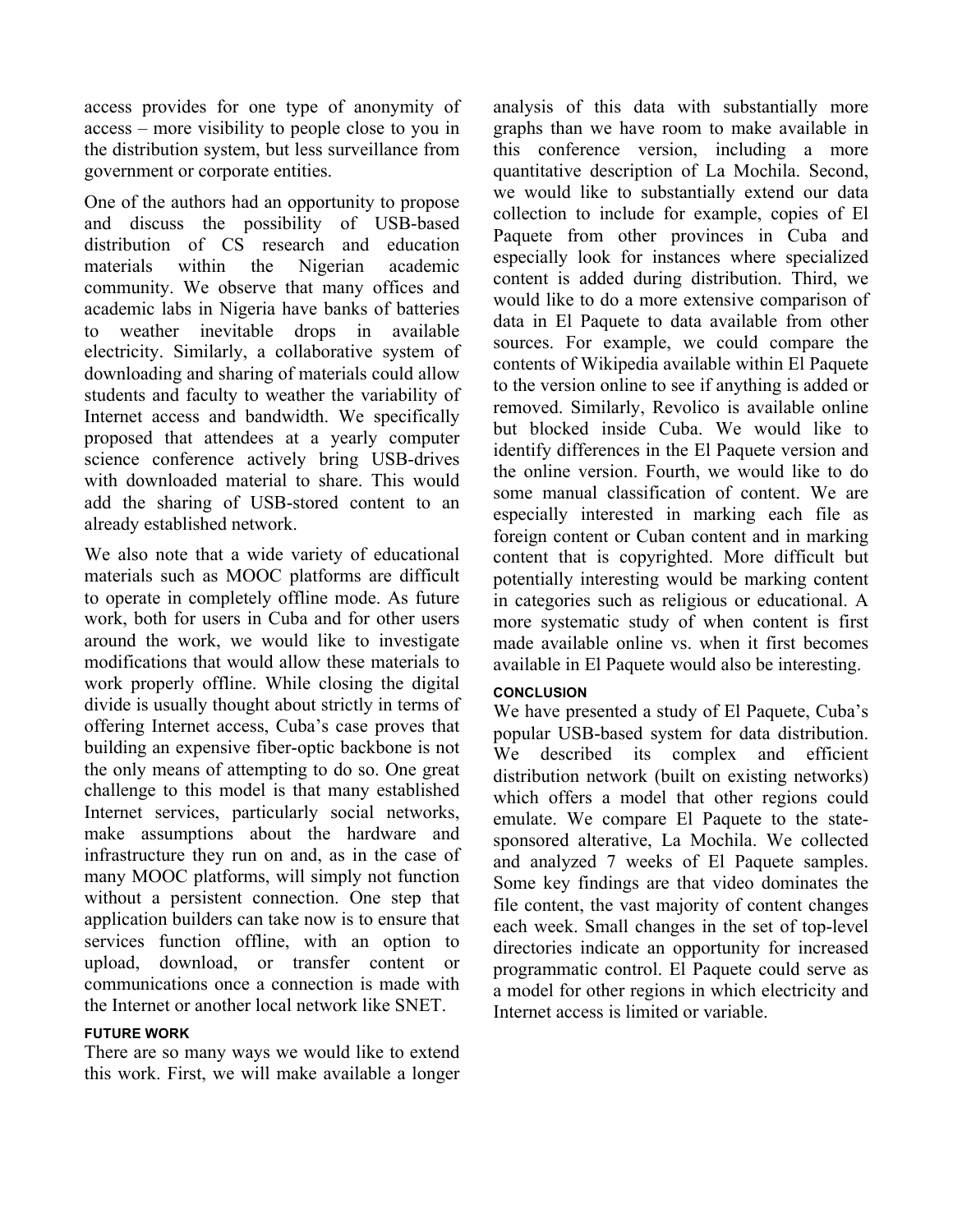|                                     | <b>Description</b>                                                                                                            | Cost                                                                                        | <b>Features/Limitations</b>                                                                                              |
|-------------------------------------|-------------------------------------------------------------------------------------------------------------------------------|---------------------------------------------------------------------------------------------|--------------------------------------------------------------------------------------------------------------------------|
|                                     |                                                                                                                               | OFFLINE ACCESS OPTIONS                                                                      |                                                                                                                          |
| El Paquete                          | Offline Internet.<br>Not officially permitted but<br>tolerated and widely available.                                          | Reusable Storage<br>Device.<br>2 CUC or roughly \$2 for<br>a full week's package.           | Effective replacement for several categories of<br>Internet content especially high BW entertainment<br>focused content. |
|                                     | Need computer to view stored<br>content.                                                                                      |                                                                                             | Some content not permitted (e.g. no political<br>content or pornography).                                                |
|                                     |                                                                                                                               |                                                                                             | Anonymous consumption and private consumption<br>possible.                                                               |
| La Mochila                          | Offline Internet.<br>Officially supported.                                                                                    | Reusable Storage<br>Device, Free content.                                                   | Not an Internet replacement; Small collection of<br>materials.                                                           |
|                                     |                                                                                                                               | Can view content using<br>computers at Joven Club.                                          | Anonymous consumption and private consumption<br>possible.                                                               |
| Cuban Street<br>Network (SNET)      | Local network disconnected<br>from wider Internet but with                                                                    | Donation to help<br>maintain infrastructure                                                 | Clear codes of conduct (e.g. no political content or<br>pornography).                                                    |
|                                     | rich content available. Need<br>computer to join network.                                                                     | (e.g. 1 CUC or donation<br>of equipment)                                                    | Not anonymous consumption. Conduct monitored.                                                                            |
|                                     |                                                                                                                               | ONLINE ACCESS OPTIONS                                                                       |                                                                                                                          |
| WiFi Park                           | WiFi access in outdoor public                                                                                                 | 1 CUC or roughly \$1<br>USD per hour                                                        | Often connection not successful or BW insufficient.                                                                      |
|                                     | parks. Need computer or<br>mobile phone to connect.                                                                           |                                                                                             | Difficult to use in inclement weather or at night.<br>Use is in public.                                                  |
|                                     | Purchase cards (nauta cards) at<br>ETECSA office or reseller.                                                                 |                                                                                             | Some content blocked or at least hard to tell if<br>content is blocked or just access problems.                          |
|                                     |                                                                                                                               |                                                                                             | Not anonymous consumption. Specific card<br>number linked to identity documents on purchase.                             |
| ETECSA office                       | Some ETECSA offices or<br>navigation centers allow people                                                                     | Don't need to own<br>computer or removable<br>media.<br>1 CUC or roughly \$1                | Similar to WiFi Park, but use is indoors during<br>limited business hours.                                               |
|                                     | to surf the Internet using<br>computers they provide.                                                                         |                                                                                             | Cheaper access available for a collection of Cuban<br>sites.                                                             |
|                                     |                                                                                                                               | USD per hour.                                                                               | Monitors in the office.                                                                                                  |
| Hotel-based WiFi                    | WiFi access in tourist hotels.<br>Purchase cards (nauta cards) at                                                             | 4-5 CUC or roughly \$4-5<br>USD per hour                                                    | Use in lobby is still relatively public, but more<br>comfortable and protected from weather.                             |
|                                     | hotel. Not interchangeable<br>between hotels or in WiFi                                                                       |                                                                                             | 4-5X more expensive than WiFi park.<br>Unknown if some content is blocked.                                               |
|                                     | parks.                                                                                                                        |                                                                                             | Not anonymous consumption. Specific card<br>number linked to identity documents on purchase.                             |
| University-<br>Based/Job-Based      | Internet access is available to<br>professionals as a part of their                                                           | Free to<br>students/faculty/workers.                                                        | Not anonymous consumption. Web browsing<br>through a proxy tied to user id.                                              |
| Internet                            | job (e.g. at universities and<br>government facilities)                                                                       | Computer labs or bring<br>your own device.                                                  | Some content restrictions (e.g. social media<br>blocked during working hours).                                           |
| Internet at Home                    | Nauta Hogar is being set up<br>throughout the country. It is                                                                  | The price is a little<br>cheaper than in WiFi                                               | Dedicated connection.<br>1 MB/s advertised speed.                                                                        |
|                                     | accessible to all and ETECSA<br>makes a telephone call to each<br>family when the service is<br>available in their area. Need | parks up to 30 hours per<br>month and then you can<br>pay at the same price as<br>in parks. | Not anonymous consumption.                                                                                               |
|                                     | computer to connect.                                                                                                          |                                                                                             |                                                                                                                          |
| Cell-phone based<br>Internet access | Digicel and others offer<br>roaming cell data that can be                                                                     | 100 MB/\$25<br>300 MB/ \$50                                                                 | Cost extremely high. SIMs not generally available<br>for purchase inside Cuba.                                           |
|                                     | used within Cuba to access the<br>Internet wherever cell service is<br>available.                                             |                                                                                             | Unknown if some content is blocked.                                                                                      |

**Table 3. Comparison of access methods for Internet-based content in Cuba.**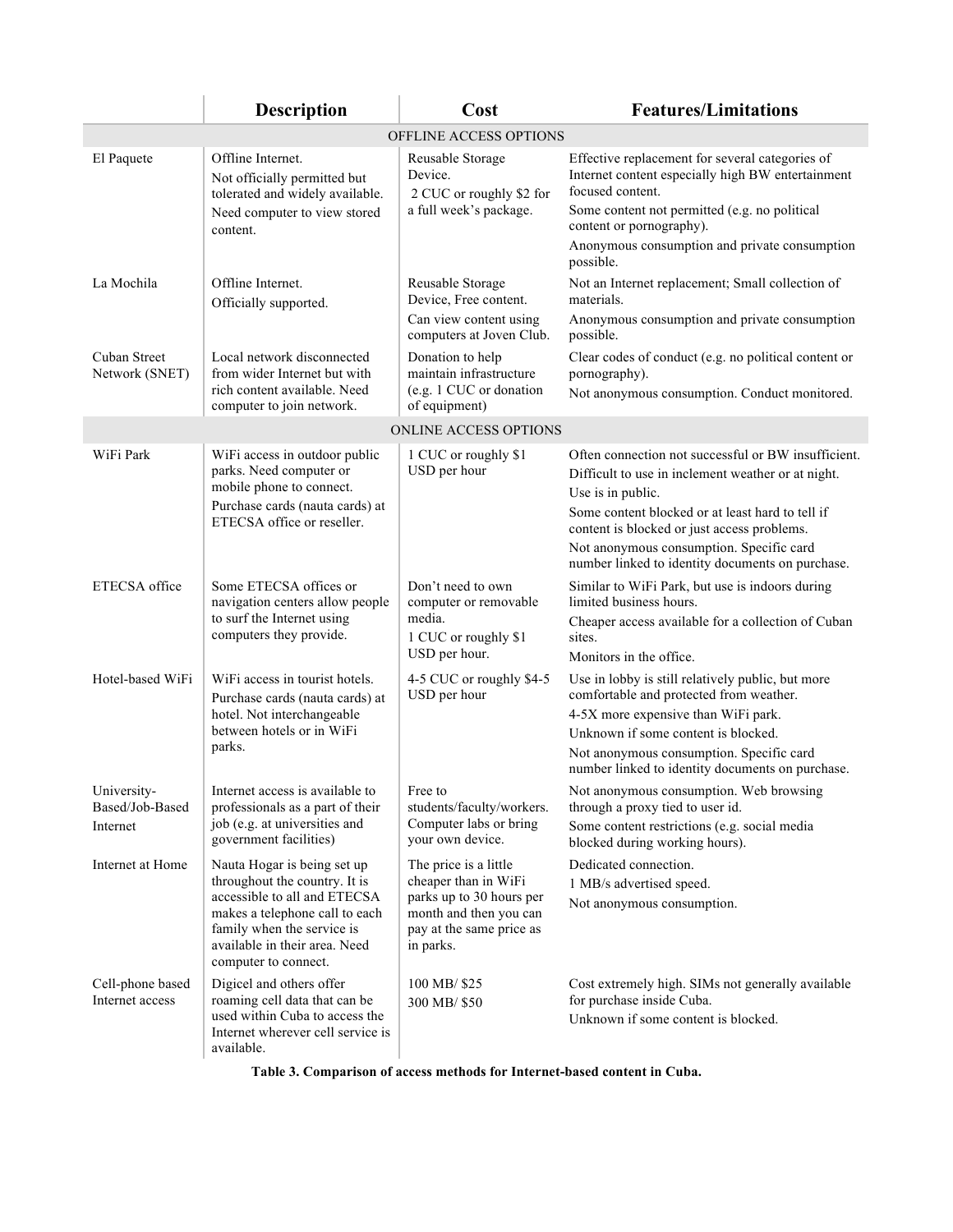## **REFERENCES**

- 1. Michaelanne Dye, David Nemer, Laura R. Pina, Nithya Sambasivan, Amy S. Bruckman and Neha Kumar. 2017. Locating the Internet in the Parks of Havana. In *Proceedings of the SIGCHI Conference on Human Factors in Computing Systems* (CHI '17), 3867-3878. http://dx.doi.org/10.1145/3025453.3025728
- 2. Eduardo E. P. Pujol, Will Scott, Eric Wustrow and J. Alex Halderman. 2017. Initial Measurements of the Cuban Street Network. In *Proceedings of the 2017 Internet Measurement Conference* (IMC '17), 318- 324. https://doi.org/10.1145/3131365.3131395
- 3. Mochila Blog. http://mochilablog.cubava.cu.
- 4. Revolico: Anuncios clasificados en Cuba. https://www.revolico.com/.
- 5. "El paquete semanal Comes to New York". 2017. http://www.cubanartnews.org/news/elpaquete-semanal-comes-to-new-york/6457
- 6. "La Mochila", alternativa cubana a películas y series piratas. 2017. https://elcomercio.pe/tecnologia/actualidad/m ochila-alternativa-cubana-peliculas-seriespiratas-402158.
- 7. This is Cuba's Netflix, Hulu, and Spotify all without the internet. 2015. https://www.youtube.com/watch?v=fTTno8D -b2E.
- 8. Sarah Kessler. In Cuba, An Underground Network Armed With USB Drives Does The Work Of Google And YouTube. 2015. https://www.fastcompany.com/3048163/incuba-an-underground-network-armed-withusb-drives-does-the-work-of-google-andyoutube.
- 9. Julia Weist and Nestor Siré. 17.(SEPT)[By WeistSiréPC]<sup>TM</sup>. September 7 2017 to Februrary 18 2018. Queen's Museum.
- 10. April Clare Welsh, Give Me Future: Exposing the DIY pirate network feeding Cuba with music . February 27 2017.

http://www.factmag.com/2017/02/27/cubasdiy-pirate-network-el-paquete-semanal/.

- 11. Mario Luis Reyes. Detrás del Paquete semanal, Danys. November 17 2016. https://oncubamagazine.com/ecos/detras-deel-paquete-semanal-danys/.
- 12. DeltaVision. 2018. http://conocecuba.com/delta-vision/.
- 13. Internet World Stats, https://www.internetworldstats.com/stats2.ht m.
- 14. Statistica, Percentage of population using the internet in Cuba from 2011 to 2016, https://www.statista.com/statistics/739036/int ernet-penetration-cuba/.
- 15. Emilio San Pedro. 2016. Cuba internet access still severely restricted. BBC News. http://www.bbc.com/news/world-latinamerica-35865283.
- 16. Anna Cristina Pertierra. 2012. If They Show Prison Break in the United States on a Wednesday, by Thursday It Is Here: Mobile Media Networks in Twenty-First- Century Cuba. Television & New Media, 13(5) 399– 414, SAGE. DOI: 10.1177/1527476412443564.
- 17. Lincoln Spector. 2014. USB 3.0 speed: real and imagined. PC World, June 26 2014. https://www.pcworld.com/article/2360306/us b-3-0-speed-real-and-imagined.html.
- 18. Internet Access in Cuba Where to Find Wifi [2018]. Internet https://asocialnomad.com/cuba/internetaccess-in-cuba/.
- 19. Rich Potter. The Communications Blockade. Submarine Telecoms Forum 58. July 2011. http://www.subtelforum.com/issues/STF\_58.p df
- 20. Xinhua. Cubans to gain access to mobile internet in 2018. XinhuaNet. http://www.xinhuanet.com/english/2017- 12/31/c\_136862657.htm
- 21. Flash Drives for Freedom. https://flashdrivesforfreedom.org/